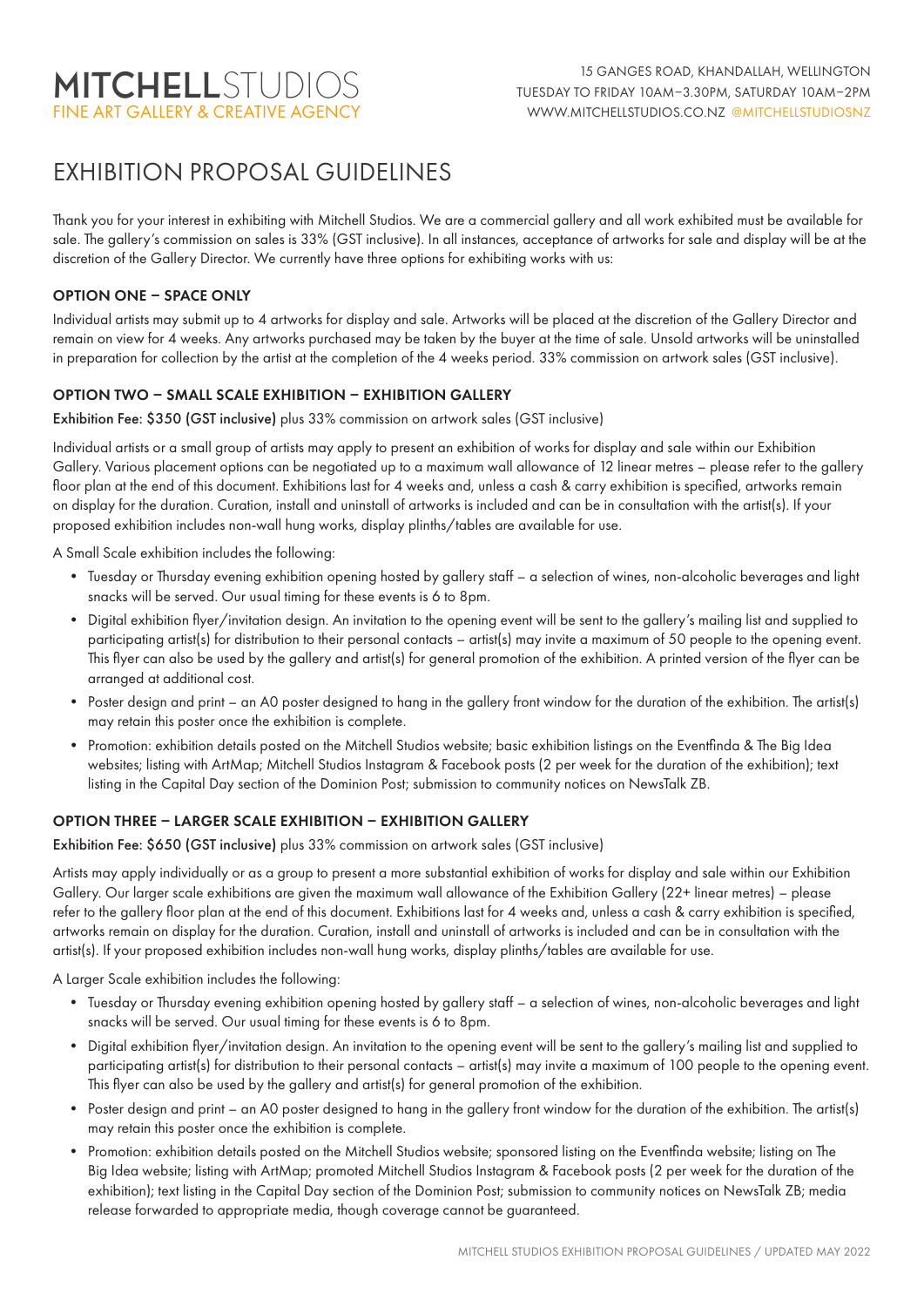# FINE ART GALLERY & CREATIVE AGENCY EXHIBITION PROPOSAL GUIDELINES CONTINUED

### ARTIST EXHIBITION PROPOSAL

Please submit your exhibition proposal to Anna Reed, Mitchell Studios Director (email: anna@mitchellstudios.co.nz) including:

- A CV and up to 300 words describing your art practice, the proposed exhibition concept, theme and possible exhibition title(s). Links to your social media pages and website where applicable.
- Which exhibition option you are applying for and preferred space (please refer to the gallery floor plan at the end of this document) along with your preferred exhibition dates.
- 3 high resolution digital images for publicity purposes. Images should be labeled with the artwork's title and the medium and size of each example included in your application.
- An indication of the number of works you plan to exhibit and the price range of your works this should include the gallery's 33% commission.

*In the case of a group exhibition we will need CVs and images from each artist.*

#### ARTIST RESPONSIBILITIES

- All artworks must be delivered named, titled and priced (taking into account the gallery's 33% commission) by the date agreed with the Gallery Director.
- Artworks must be ready to hang on our STAS Cliprail system. This system works best with standard picture hanging eyelets & cord affixed between 5 and 10cm from the top of the artwork at each side (https://www.stasgroup.com/en/products/picturehanging-systems/cliprail.html).
- Arrange any desired insurance appropriate for the works while they are in the care of Mitchell Studios Ltd. Insurance of artists' works is the responsibility of the artist and cannot be covered by the gallery.
- Provide Mitchell Studios with the information requested in the Artist Exhibition Proposal.
- Advise Mitchell Studios of any installation details/requirements 2 weeks prior to the opening.
- Pay a 50% deposit of the agreed exhibition fee by the specified due date.
- Pay the balance of the agreed exhibition fee one week prior to the exhibition opening date.
- Collect any unsold works from the gallery within 5 working days following the completion of the exhibition unsold works will incur a storage fee of \$20 per week past this initial period.

#### GALLERY RESPONSIBILITIES

- Careful curation and installation of the artist's exhibition.
- Design of the exhibition flyer/invitation and poster and co-ordination of printing of the exhibition poster.
- Design and presentation of wall text including exhibition story, artist bio(s) and artwork labels.
- Management of agreed promotion.
- De-installation of artworks and preparation for collection by buyers and/or the artist on completion of the exhibition.
- Manage and staff an opening for the artist's exhibition.
- Make timely payment to artists following the sale of artworks. In the case of exhibitions, payment for artwork sales will be made to the artist's supplied bank account the week following the completion of the exhibition. In the case of space only arrangements, payment will be made on the 20th of the month following the sale(s).